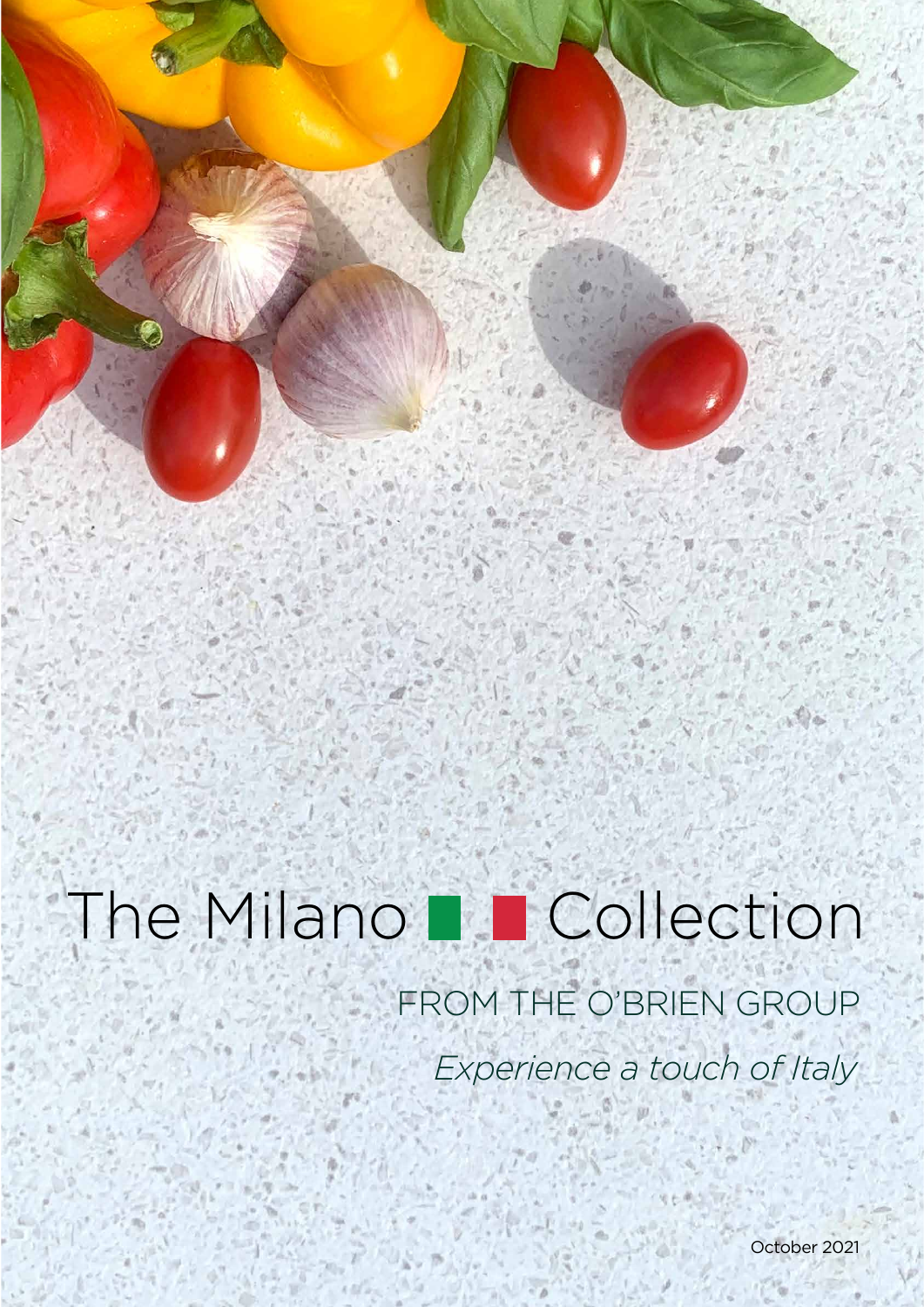

## Finishes Explained

### Alevé

A finish designed to highlight the tactile surface of wood. This surface was inspired by Alevé, an ancient forest in Piedmont, Italy.

### Losa

Interprets with great naturalness and personality the vibrant channelling of slate stone, the structure of the finish reproduces the 60 degree inclined cut to give a three-dimensional finish.

### Luna

Its surface irregularity, inspired by the lunar surface, creates deep three-dimensional effects. A rough surface with rugged charm.

### Mika

Inspired by the mineral mica, through luminous reflections this finish brings elegance and brightness.

### Kèr

Inspired by the texture of marble, Kèr is a matte finish that adds elegance through its pairing with sophisticated patterns.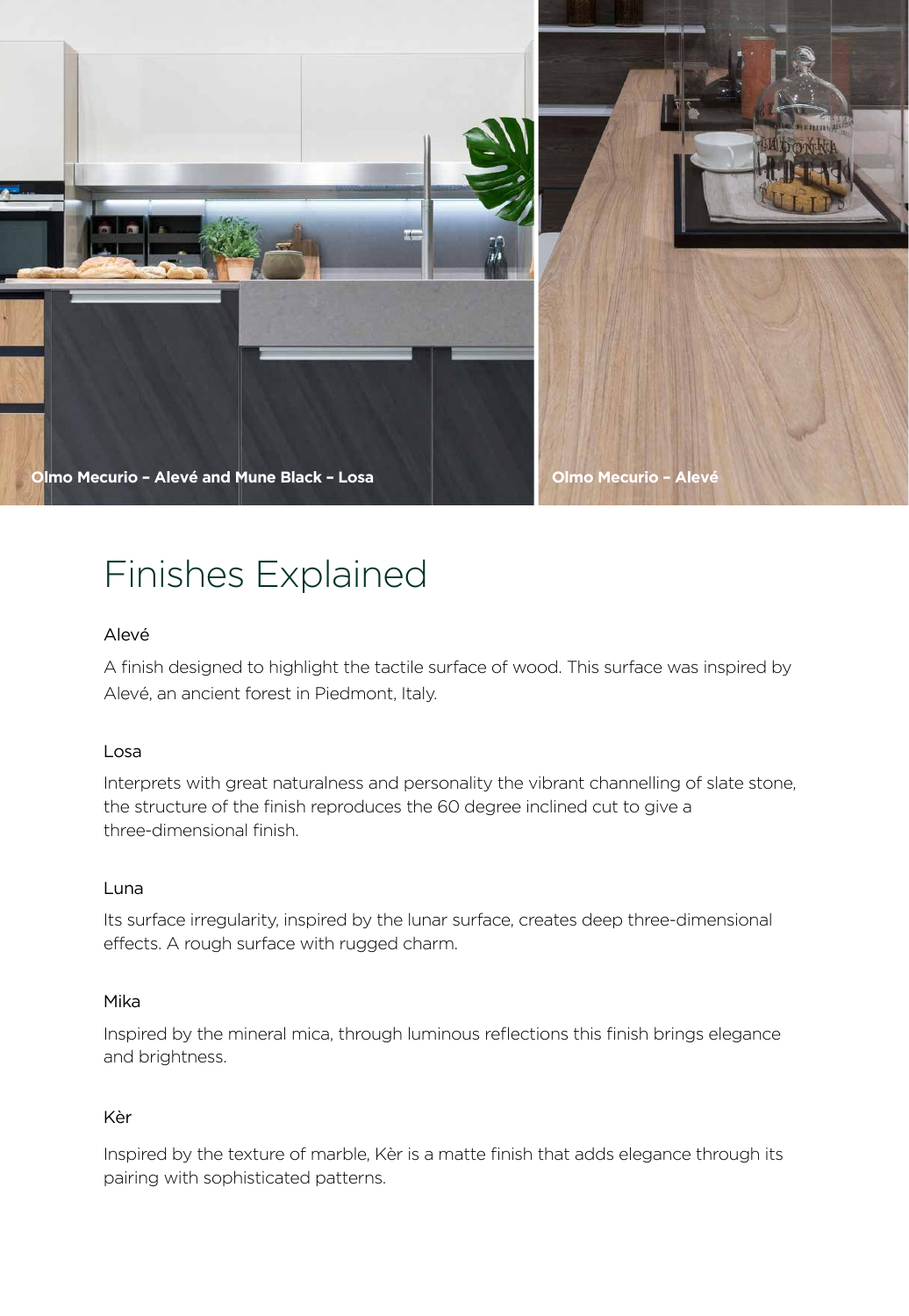# $\text{Arg}$  HPL For Interior Design

### The O'Brien Group is proud to bring you The Milano Collection from Arpa.

Arpa Industriale has been producing HPL since 1954 with all the expression of lively and original creativity that the "made in Italy" label stands for. Italian design culture influences our lives through fashion, food, cars, lifestyle, and the colours of the Italian flag are iconic around the world. The 60 years of investment in research, technology and staff training have enabled Arpa to gain a leading position on the international markets and a reputation for market leading design and finishes.

- Excellent moisture resistance High impact resistance
- Scratch and wear-resistant Light fastness
- Ease of maintenance and cleaning Hygienic
- 

### Available in two edging options:

60mm thick

- 
- 
- 
- Suitable for contact with food Also suitable for doors and drawer fronts

Post form to 8mm  $\qquad \qquad \qquad$ Standard Arpa square edge any thickness radius, up to **Euroedge** up to 60mm thick

The Milano Collection from The O'Brien Group is available in 12 of the most popular colours from Arpa, carefully hand picked to suit the New Zealand market and design trends. While the material is manufactured in Italy, it is fabricated in New Zealand. The Milano Collection is available in benchtop thicknesses of 20mm – 60mm, and comes with a 10 year warranty. Being an Italian product, every touch of your surface is like a touch of Italy, you can feel the difference.



### **Front cover finish:** Glitter Bianco - Mika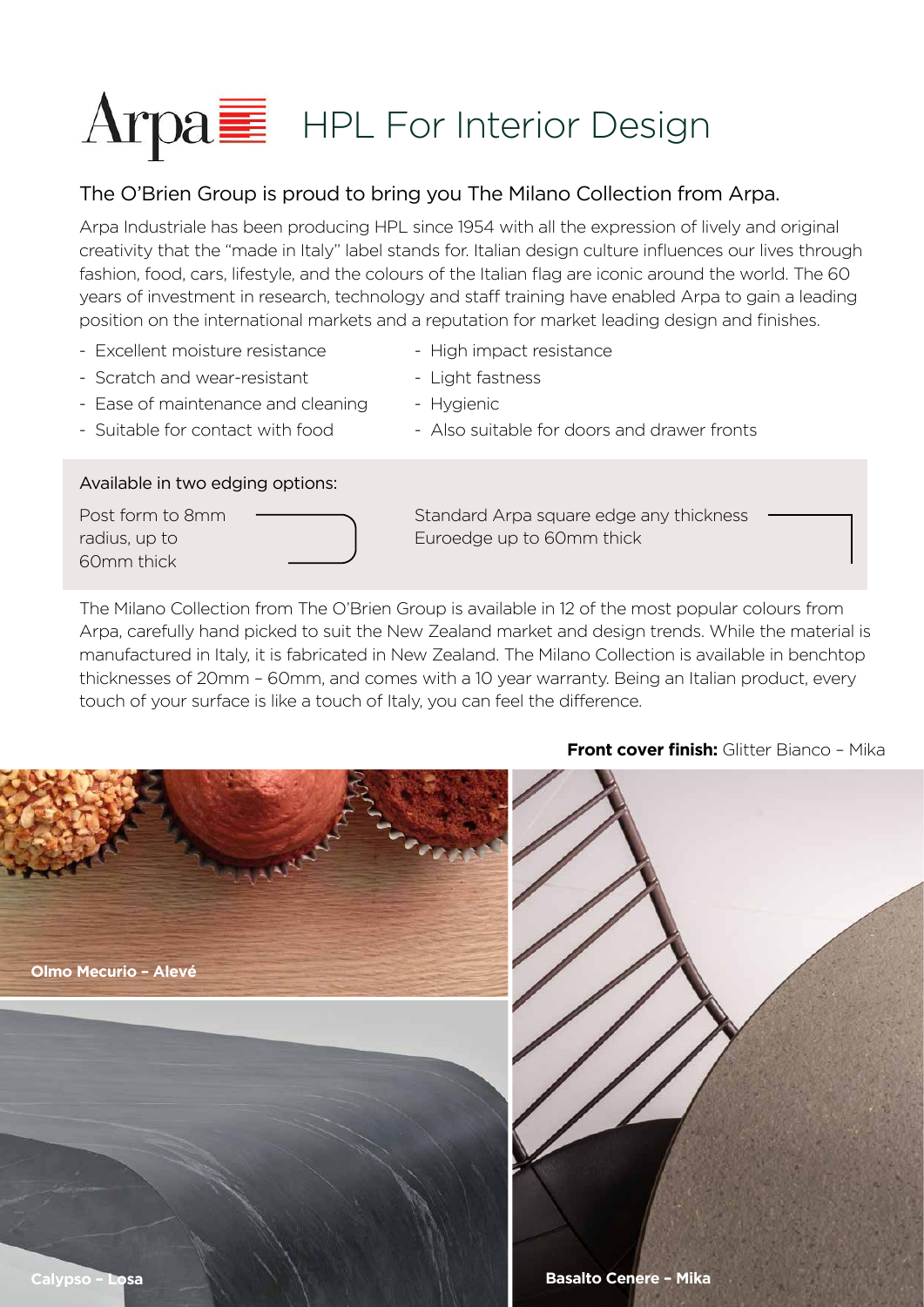## Milano Colour Range

Sheet Sizes 0.8mm thickness 4.2m long x 1.6m wide





**3408 Mune Black** Losa Finish **4604 Noce Savoia** Alevé Finish



**4539 Olmo Mecurio** Alevé Finish **3420 Calypso** Losa Finish







**3366 Luserna Nero** Luna Finish **3342 Basalto Cenere** Mika Finish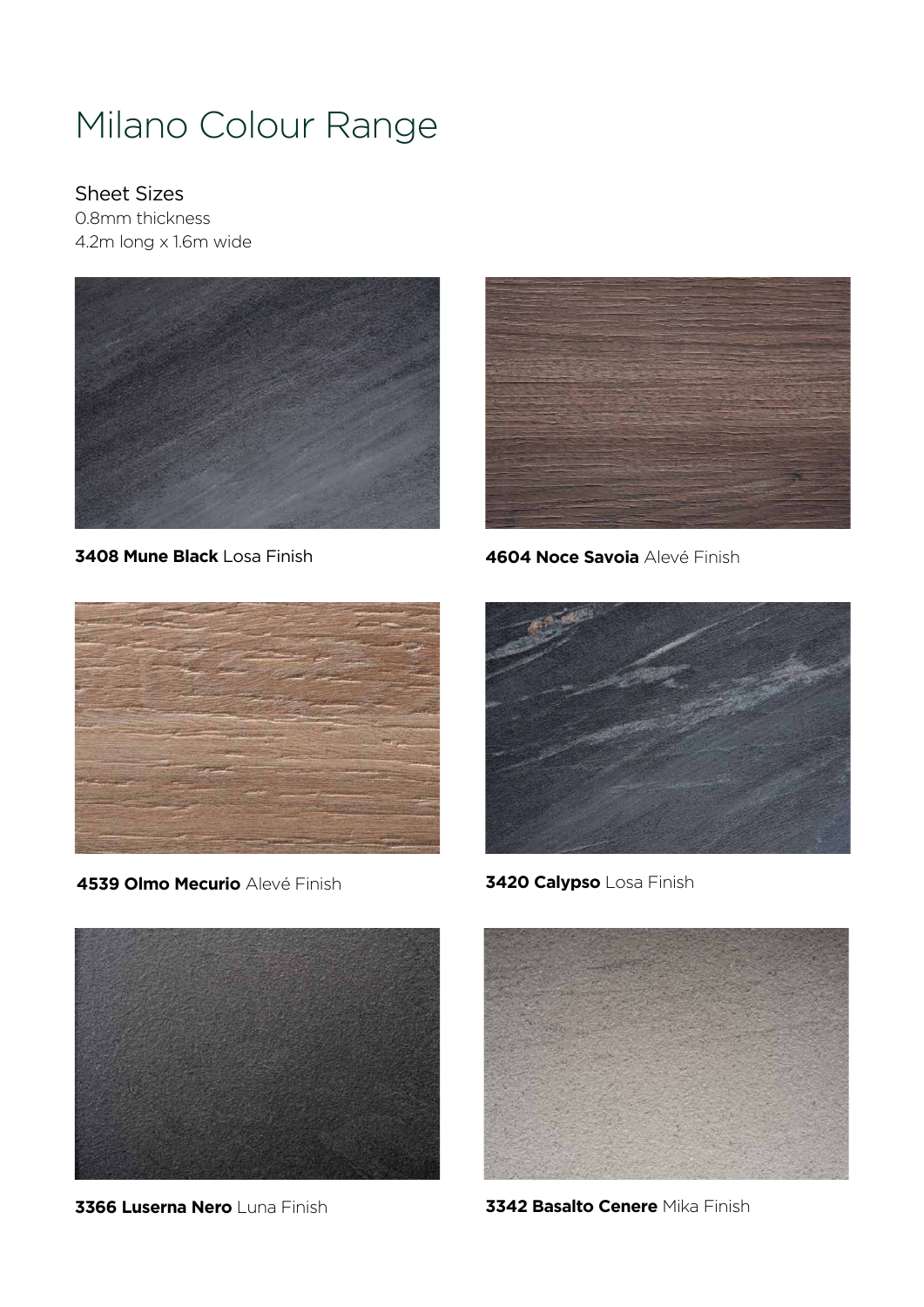

**3302 Glitter Bianco** Mika Finish \*appearance may vary on angle of light



**3329 Porfido Nero** Mika Finish \*appearance may vary on angle of light





**3448 Yule Grey** Kèr Finish **3449 Yule White** Kèr Finish





**3446 Pulpis Dark** Kèr Finish **3469 Marmo Carnico** Kèr Finish